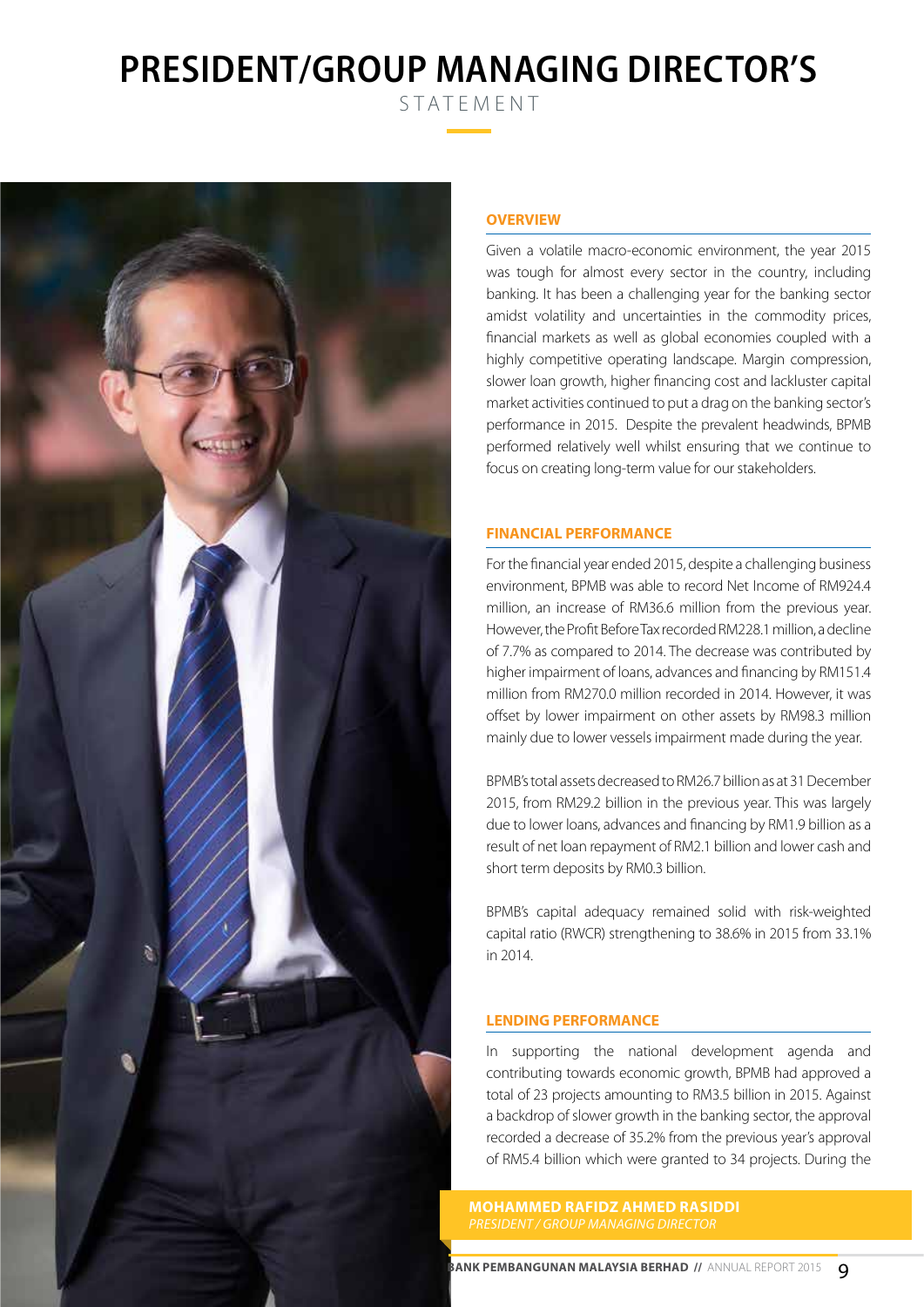period under review, RM2.8 billion or 80.0% was channelled to infrastructure sector, RM0.5 billion or 14.3% to technology sector while the remaining RM0.2 billion or 5.7% to maritime sector. There was no approval for oil & gas sector in 2015.

BPMB has tightened its loan approval process whereby vessel financing is targeted at borrowers who have strong financial profiles. Additionally, BPMB has been focusing on loans related to government-initiated projects and borrowers with good payment track records.

## **Infrastructure**

Funding for infrastructure projects continued to be the Bank's forte, accounting for 86.4% of the Bank's current financing/loan portfolio as at 31 December 2015. For the period under review, financing/loan for 18 infrastructure projects worth RM2,831.1 million were approved.

In tandem with the Government's initiative to further improve basic infrastructure facilities to the nation, 15.4% of the infrastructure financing/loan approved were channelled to road/ highway sub-sector (RM436.1 million for 5 projects), 52.6% to area development sub-sector (RM1,489.5 million for 5 projects) and 13.9% to tourism sub-sector (RM394.0 million for 6 projects). About 18.1% or RM511.4 million of the remaining balance was allocated to various projects under utilities and port sub-sectors. A total of RM1,910.6 million or 67.5% of the approved financing/ loan amount under the infrastructure sector are for governmentbacked projects with 2 projects under the "Private Finance Initiatives" (PFI) program. PFI is a mechanism introduced by the Government to promote private sector involvement in the provision of public services and BPMB has actively participated in this program. As at 31 December 2015, a total of 33 PFI projects amounting to RM6.2 billion are financed by BPMB.

## **Technology**

During the period under review, BPMB's financing/loan under technology sector formed about RM528.0 million of the total financing/loan approved. Of the total, RM148.0 million or 28.1% was approved for the advance manufacturing sub-sector, RM250.0 or 47.3% was approved for the ICT sub-sector and the remaining RM130.0 million or 24.6% was approved for the environment conservation sub-sector.

# **Maritime**

The supply of shipping vessels remained higher than demand for most shipping services. Slow global economic growth and continued deliveries of new vessels has led to a capacity glut, which limits companies' ability to raise rates charged for shipping freight, thereby constraining revenue and earnings growth. As a result of the unfavourable environment, there was no vessel being financed by BPMB in 2015. The only project that was financed by BPMB under maritime sector was a shipyard with a financing value of RM200.0 million.

## **Oil and Gas**

The oil and gas sector has been volatile given the slump in oil prices, slow rollout of domestic developments, downscaled projects, declining marine charter rates, increasing competition from overseas fabrication players and deteriorating visibility of regional prospects. Slower project rollouts and delays in new tenders had translated into a cut in earnings for local oil and gas players. Against a landscape of weak market condition, there was no approval under BPMB's maritime sector in 2015.

## **SUBSIDIARIES' PERFORMANCE**

#### **Global Maritime Venture Berhad Group**

The year 2015 was indeed another tough year for GMVB Group. The unfavourable operating environment was mirrored in GMVB Group's performance which revealed a widening Loss Before Tax of RM322.1 million in 2015 compared to RM281.7 million in 2014. This was primarily due to reduction in charter hire income by GMVB's subsidiaries, lower other operating income and share of loss in Joint Ventures and associated companies. The drop in charter hire income was driven by maritime industry downtrend, low trending freight rates, over supply of tonnage and continuous slump of oil and gas sector.

#### **Pembangunan Leasing Corporation Group**

PLC Group recorded higher Operating Profit of RM17.7 million in 2015 compared to RM15.4 million in the previous year largely attributed by lower overhead expenses, lower interest expense and higher non-interest income. Correspondingly, Profit Before Tax recorded RM46.0 million, an increase of RM32.0 million from RM14.0 million registered in 2014. The achievement was mainly due to higher net write-back of loans, advances and financing.

# **OUTLOOK**

Domestic demand will continue to be the main driver of growth for Malaysia in 2016. Private consumption will be supported by growth in income and employment as well as measures implemented by the Government. While the domestic economy will remain on track to expand in 2016, the uncertainties in the global environment such as repercussions from Brexit could weigh on Malaysia's growth prospects.

The banking sector is expected to record slower loan growth in 2016 as compared to 2015. The sector has seen pressure not only on loan growth but deposits as well, amid the challenging